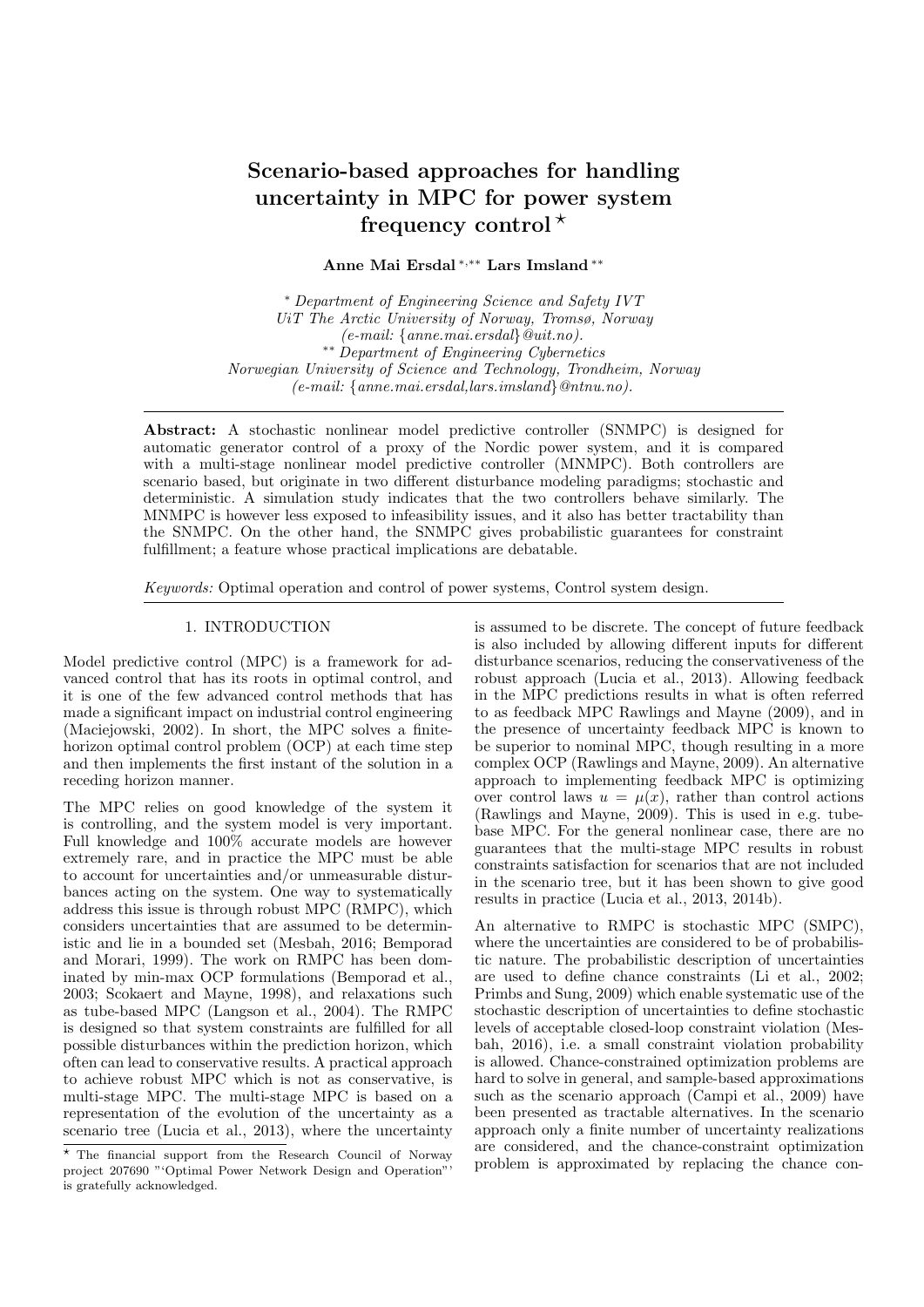| $\Delta f$                                  | Frequency                                                      |  |
|---------------------------------------------|----------------------------------------------------------------|--|
| $\Delta P_m$                                | Produced power                                                 |  |
| $\Delta P_D$                                | Unpredicted power imbalance                                    |  |
| $\Delta P_{tie}$                            | Total power flow from the area to all other areas              |  |
| H                                           | Inertia of the rotating masses                                 |  |
| $T_{ij}$                                    | Synchronizing torque coefficient between area $i$ and $j$      |  |
| $\Delta c$                                  | Change in valve opening from $c_{ss}$                          |  |
| $\Delta q$                                  | Change in water flow rate from $q_{ss}$                        |  |
| $T_{w}$                                     | Water starting time of the hydro turbine                       |  |
| $A_t$                                       | Factor that accounts for the different per-unit bases          |  |
|                                             | in the turbine and generator                                   |  |
| $\Delta \xi_2$                              | Integral of the governor                                       |  |
| $\Delta \xi_3$                              | Valve opening of the main servo motor of the governor          |  |
| $T_g$                                       | Time constant of the servo motor                               |  |
| $T_r$                                       | Time constant of the transient droop                           |  |
| $\boldsymbol{r}$                            | Transient-droop coefficient                                    |  |
| $\rho$                                      | Constant-droop coefficient                                     |  |
| $\Delta c$                                  | Saturated valve opening                                        |  |
| $\Delta c_r$                                | Reference point for valve opening                              |  |
| $\Delta c_{r,i}^i$                          | Reference point for valve opening in generator $j$ in area $i$ |  |
| $\alpha_i^i$                                | Participation factor for generator $j$ in area $i$             |  |
| Table 1. Definitions of symbols in Equation |                                                                |  |

(1). All variables are deviations from a given operating point.

straint with hard constraints associated with the extracted disturbance realizations only.

This work compares the performance of a stochastic nonlinear MPC (SNMPC) inspired by Campi et al. (2009) and a multi-stage nonlinear MPC (MNMPC) similar to the robustified NMPC in Ersdal et al. (2016b), for automatic generator control (AGC) of the Nordic power system. AGC is currently facing challenges related to stability and reliability due to more intermittent energy resources in the system as well as an increasing power demand, and during the last decade there has been an increasing interest in applying MPC for AGC, see for example Venkat et al. (2008); Shiroei et al. (2013); Ersdal et al. (2016a,b). SMPC has also been investigated as a method for reserve scheduling for power systems with wind power generation (Rostampour et al., 2013). In this work, the uncertainty of the model is dominated by the fluctuations in produced wind power, and the aim is to design an NMPC for AGC which is robust against these fluctuations.

The remainder of this paper is organized as follows. In Section 2 the system model is presented before the SNMPC and the MNMPC are discussed in Section 3. In Section 4, the details of the case study are given and the results from simulations on the proxy model are presented. The concluding remarks are summarized in Section 5.

## 2. MODEL DESCRIPTION

In large, complex power systems, such as the Nordic power system, one important control aspect is frequency control (FC). This is a term applied to describe the continuous operation of keeping the frequency of a power system stable, which is strongly connected to the balancing of produced and consumed power. It is vital for the power system that this power balance is maintained and that the produced power matches the consumed power at all times, if not the generators could loose synchronism and the power system would collapse.

AGC is the part of FC that automatically controls the generator production set points, and in Ersdal et al. (2016a) an NMPC is designed for AGC of the Nordic power system. This is extended in Ersdal et al. (2016b) to a robustified NMPC which is designed to be more robust against fluctuations in produced wind power, by including worst-case scenarios of these. In Ersdal et al. (2016a,b) the NMPC is based on a simplified model, while tested on a more rigorous and realistic proxy model. In this work, the same models will be used, however, only the equations for the NMPC prediction model (PM) are repeated here. The interested reader is referred to Ersdal et al. (2016b) for details of the SINTEF model, which is used as a proxy for the physical system.

In the Nordic power system the hydro turbines account for nearly 100% of the AGC, and so only the hydro turbine dynamics are included in the model. Other turbines are included as constant power inputs. The PM is divided into N areas, and the equations for each area i are as follows

$$
\Delta \dot{f}^i = \frac{1}{2H^i} \left( \Delta P_m^i - \Delta P_D^i - \Delta P_{tie}^i \right) \tag{1a}
$$

$$
\Delta \dot{q}^i = -\frac{2}{T_w^i c_{ss}^{i2} / q_{ss}^i} \left( \Delta q^i - \frac{q_{ss}^{i2}}{c_{ss}^{i2}} \Delta c^i \right)
$$
 (1b)

$$
\Delta \dot{\xi}_2^i = -\frac{1}{T_r^i} \Delta \xi_2^i + \Delta c^i \tag{1c}
$$

$$
\Delta \dot{\xi}_3^i = \operatorname{sat}^i_{\dot{c}} \left( \frac{\Delta c_r^i - \Delta f^i + \frac{r^i}{T_r^i} \Delta \xi_2^i - \left( r^i + \rho^i \right) \Delta c^i}{T_g^i} \right)
$$
\n(1d)

$$
\Delta \dot{P}_{tie}^{i} = 2\pi \left( \Delta f^{i} \sum_{j=1, j \neq i}^{N} T_{ij} - \sum_{j=1, j \neq i}^{N} T_{ij} \Delta f^{j} \right) \quad (1e)
$$

where

$$
\Delta P_m^i = A_t^i \frac{q_{ss}^{i2}}{c_{ss}^{i2}} \left( 3\Delta q^i - 2\frac{q_{ss}^{i2}}{c_{ss}^{i2}} \Delta c^i \right)
$$
 (1f)

$$
\Delta c^i = \operatorname{sat}_c^i \left( \Delta \xi_3^i \right) \tag{1g}
$$
\n
$$
\Delta c^i = \alpha^i \Delta c^i \tag{1h}
$$

$$
\Delta c_{rj}^i = \alpha_j^i \Delta c_r^i \tag{1h}
$$

where  $i = 1, \dots, N$ , and the variables and parameters are explained in Table 1. The controllable input to the system is the valve-opening setpoint for each area  $\Delta c_r^i$  and the participation factor for each generator j in area  $i; \alpha_j^i$ . The disturbance acting on the system is the unpredicted power imbalance for each area  $\Delta P_D^i$ .

## 2.1 System disturbance

The only disturbance we consider is that of the unpredicted power imbalance  $\Delta P_D^i$ . The main components of the unpredicted power imbalance with regards to FC is the imbalance in production and consumption from intermittent generators and loads, respectively. When dealing with power systems including a certain amount of wind power, such as the Nordic system, one can for simplicity assume that  $\Delta P_D^i$  is dominated by the fluctuations in produced wind power. If, in addition, it is assumed that the majority of wind power is situated in area p,  $\Delta P_D$  of all the other areas can be neglected, and the model is affected by one single disturbance  $\Delta P_D = \Delta P_D^p$ . With the Nordic network in mind, Denmark and South Sweden contribute with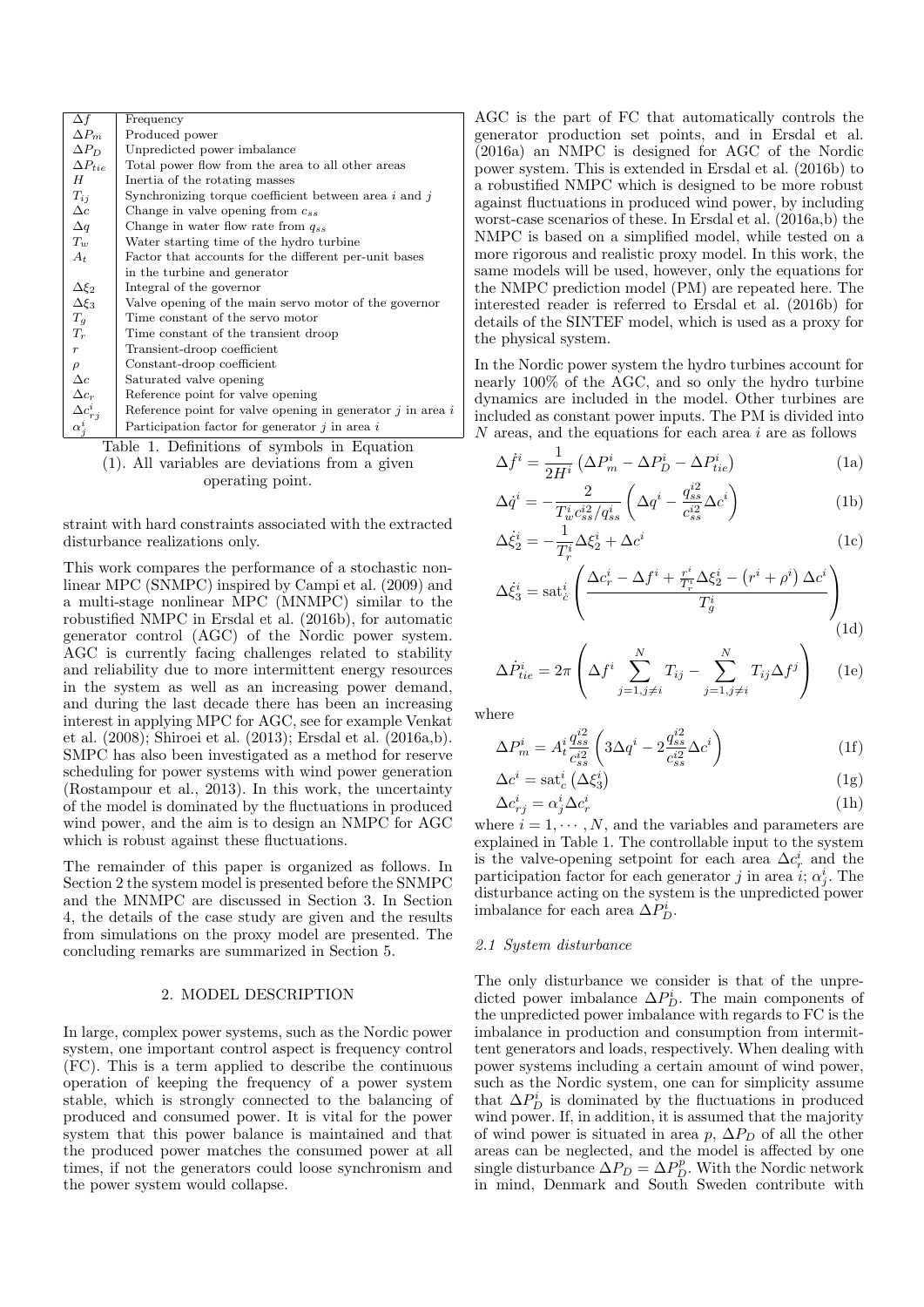about 80% of the total wind power production (Statnett, 2012).

The complete model is thus given by the nonlinear model

$$
\dot{x} = f(x, u, w) \tag{2}
$$

where  $x = \left[\Delta f^i \ \Delta q^i \ \Delta \xi_2^i \ \Delta \xi_3^i \ \Delta P_{tie}^i\right], u = \left[\Delta c_r^i \ \alpha_j^i\right],$  $w = \Delta P_D, i = 1, \cdots, N, j = 1, \cdots, m_h^i$ , and  $m_h^i$  is the number of hydro generators in area  $i$ . The system is also subjected to both input and state constraints

$$
g(x, u) \le 0 \tag{3}
$$

including generation constraints, generator rate constraints, and constraints on the tie-line power transfer.

## 3. CONTROLLER

#### 3.1 Disturbance modeling, deterministic vs stochastic.

When modeling a disturbance influence on a system, it is common to differentiate between deterministic and stochastic modeling. A system disturbance  $w$  is in general defined by an admissible set of disturbance signals  $w \in \mathcal{W}$ , and the difference between deterministic and stochastic modeling is whether or not one attempts to assign probabilities to the elements of the set  $W$  (Levine, 2010). With a deterministic disturbance model all realizations in  $W$  are bounded and considered equally likely to occur, while they are appointed different probabilities  $\mathcal{P}[w]$  and are not necessarily bounded when applying a stochastic disturbance model.

The disturbance acting on the system presented in Section 2 is the unpredicted power imbalance  $w = \Delta P_D$ , which is assumed to be dominated by fluctuations in produced wind power in area p. For each wind farm in area p, the probability space of the future variation from the predicted power output can be estimated (Holttinen, 2004), and from this one can find the probability space of the future variation from the predicted power output for all wind farms in area p combined, i.e.  $w \in \mathcal{W}$ , see Fig. 2. The estimate of  $\mathcal W$  is primarily based on weather prognoses, which are stochastic by nature through the use of ensemble forecasting and model output statistics (Barry and Chorley, 2003). Hence, it would in many ways be natural to assign probabilities to the elements of  $W$ . However, it is not necessarily the best choice when taking other aspects into account, and in this paper two scenario-based approaches are compared, the SNMPC that is based on a stochastic disturbance model, and the MNMPC that is based on a deterministic disturbance model. The aim of this paper is to compare the two approaches, and discuss their strengths and weaknesses in view of their performance in the case study.

## 3.2 Stochastic NMPC

Given a system such as  $(2)$ , if the disturbance signal w is modeled as a stochastic disturbance with probability space W and probability distribution  $\mathcal{P}[w]$  over W, then it makes sense to replace hard constraints with chance constraints

$$
\mathcal{P}_w \left[ g \left( x, u \right) \leq 0 \ \forall \ t \right] \geq 1 - \sigma \tag{4}
$$

where  $\sigma \in (0, 1)$  is the admissible constraint violation parameter,  $t = 1, \dots, T, T$  is the optimization horizon, and  $\mathcal{P}_w$  denotes the dependency of  $g(x, u)$  on the stochastic signal w. It basically states that the constraints are allowed to be violated with a probability no higher than  $1 - \sigma$ .

In scenario-based approaches to stochastic NMPC (Campi et al., 2009), S independent identically distributed samples of  $w(w^1, \dots, w^S)$  are used to approximate the chance constraint, where only the constraints corresponding to the extracted disturbance realizations are considered. The result is the SNMPC which includes a standard OCP with a finite number of constraints

$$
\min_{u} \sum_{j=1}^{S} J\left(x^{j}, u\right) \tag{5a}
$$

$$
\dot{x}^j - f(x^j, u, w^j) = 0 \text{ System model} \tag{5b}
$$

$$
g(x^j, u) \le 0 \text{ Constraints} \tag{5c}
$$

where  $j = 1, \ldots, S, x^j$  and  $w^j$  are the state and disturbance associated with scenario j, u the input, and  $J(x^j, u)$ the following objective function.

$$
J(x^j, u) = \int_{t=0}^T x^{jT} Q^j x^j + u^T R u \ dt \qquad (6)
$$

For convex OCPs, the scenario approach can be used to find the number of scenarios needed to guarantee that the optimal solution to  $(5)$ ,  $u^*$ , satisfies all constraints except a user-chosen fraction that tends rapidly to zero as S increases (Campi et al., 2009). The OCP (5) in the SNMPC has a quadratic objective function and linear state and input constraints. The constraints imposed by the system model (5b) are however nonlinear because of the saturations in  $(1)$ , hence the OCP is non-convex. It can however be argued that this is a modest nonlinearity, and we will apply the theory in Campi et al. (2009) as if we have a linear model and hence a convex OCP.

Generating scenarios The scenarios used in the SNMPC are found by applying random numbers to generate S independent and identically distributed disturbance realizations  $w^j(t) = \Delta P_D^j(t)$ ,  $j = 1, \ldots, S$ ,  $t = 0, \ldots, T$  using the method in Cecílio et al.  $(2013)$  with the probability space  $W$  as input. This method results in an unknown probability distribution  $P$ , however, using the method of Campi et al. (2009) there is no need to know  $W$  or  $\mathcal P$  explicitly, only S realizations fulfilling this probability distribution are needed. When selecting the number of scenarios S, Theorem 1 in Campi et al. (2009) states that given the number of optimization variables  $n_u$ , if S fulfills

$$
S \ge \frac{2}{\epsilon} \left( \ln \frac{1}{\beta} + n_u \right) \tag{7}
$$

the resulting solution to  $(5)$ ,  $u^*$ , will satisfy the chance constraints (4) with a probability no smaller than  $1 - \beta$ , except for at most an  $\epsilon$ -fraction. Theorem 1 in Campi et al.  $(2009)$  is developed with one common input u for all scenarios, and so u is equal for all  $j$  in the SNMPC  $(5)$ .

## 3.3 Multi-stage NMPC

In Ersdal et al. (2016b) an NMPC for AGC of the Nordic power system which is robustified against fluctuations in produced wind power is presented. It is a special case of the multi-stage NMPC (MNMPC) presented in Lucia et al. (2013), and it is also inspired by the min-max feedback MPC presented in Scokaert and Mayne (1998). In both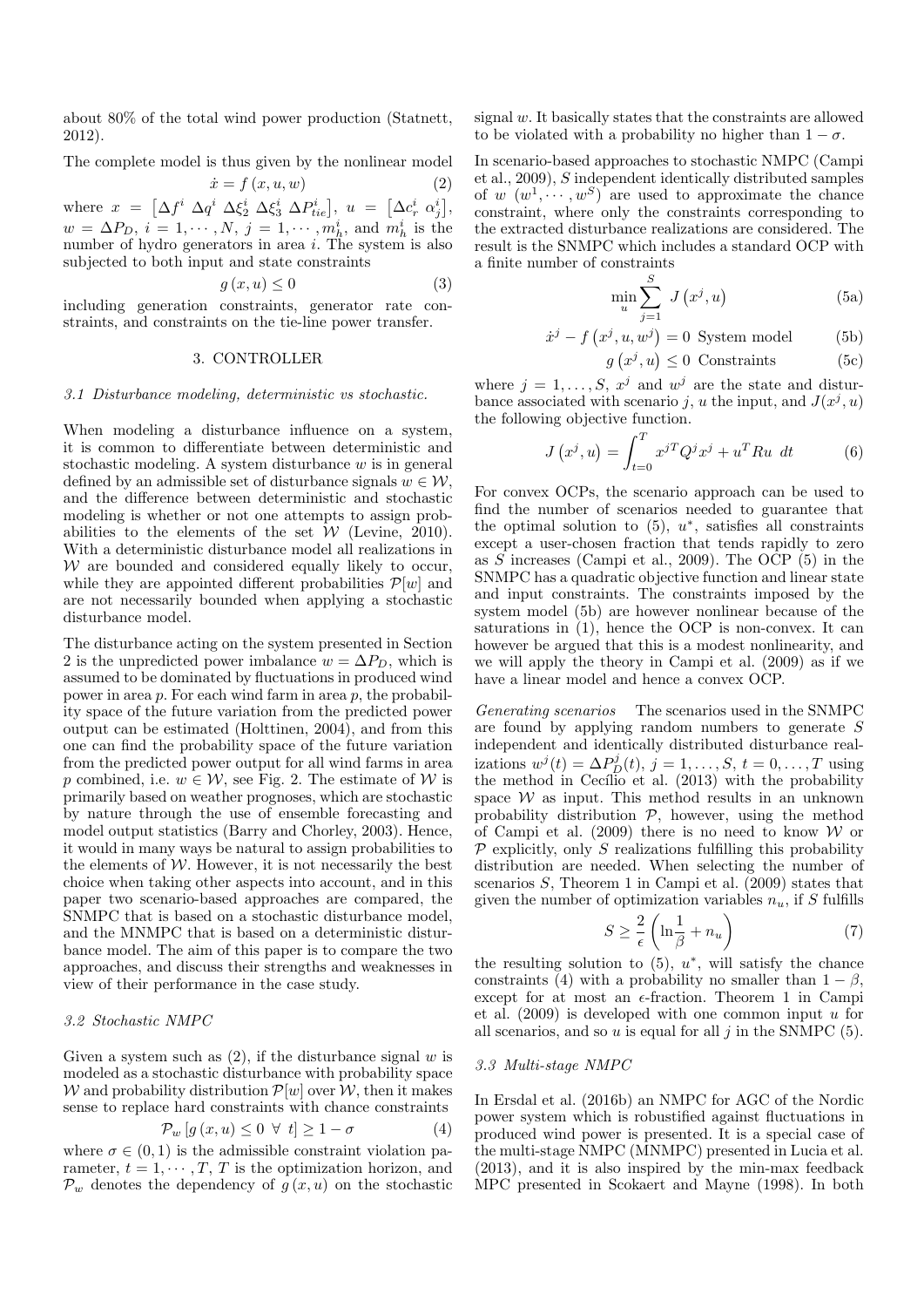

Prediction horizon

Fig. 1. Scenario tree representation of the discrete uncertainty evolution for multi-stage NMPC (Lucia et al., 2013).

Lucia et al. (2013) and Scokaert and Mayne (1998) the concept of future feedback is included in the MPC. The idea is that the future control inputs can be adapted to the future disturbance measurements/estimates, and that only decisions based on the same information must be equal (Lucia et al., 2013). A scenario tree is presented in Lucia et al. (2013), where the uncertainty is represented by discrete scenarios and the branches are combinations of values from the assumed extreme values of the disturbance, see Fig. 1. If future feedback is not included, as is the case with the SNMPC, the input  $u$  would have to be equal for all disturbances and state evolutions in the scenario-tree. With a discrete disturbance representation, as depicted in Fig. 1, this means that

$$
u_0^1 = u_0^2 = u_0^3
$$
,  $u_1^1 = u_1^2 = \cdots = u_1^9$ .

With the MNMPC, however, only the inputs originating in the same state must be equal, i.e.

$$
u_0^1 = u_0^2 = u_0^3, \ \ u_1^1 = u_1^2 = u_1^3, \\ u_1^4 = u_1^5 = u_1^6, \ \ u_1^7 = u_1^8 = u_1^9
$$

Hence, the future inputs are allowed to change in accordance with new information received through feedback. This increases the flexibility of the NMPC and reduces the conservativeness (Lucia et al., 2013).

The robustified NMPC from Ersdal et al. (2016b) is from now on referred to as the multi-stage NMPC (MNMPC), and it is a multi-stage NMPC where three disturbance realizations are considered; one following the positive border of  $W$ , one following the negative border of  $W$ , and one neutral in the middle. Compared to the scenario tree in Fig. 1, this means that three paths are included:  $w_1^1 = \{w_0^1, w_1^1, w_2^1, \ldots\}, w_1^2 = \{w_0^2, w_1^2, w_2^2, \ldots\}, w_1^3 = \sum_{k=1}^{\infty} w_1^2, w_2^2, \ldots\}$  $\{w_0^3, w_1^3, w_2^3, \ldots\}$ . These corresponds to  $w^p, w^z$ , and  $w^n$ in Fig. 2. In accordance to Lucia et al. (2013), the first element of u must be equal for all three scenarios ( $u_0^p =$  $u_0^z = u_0^n$ , after this, they are free to vary in manners optimal for their designated system states, see Fig. 2.

The OCP solved at each time instant in the MNMPC is then



Fig. 2. Sketch of how the MNMPC works. For simplicity of illustration, u is considered to be scalar.

 $\dot{x}$ 

$$
\min_{u^j \forall j} \sum_{j=\{p,z,n\}} J\left(x^j, u^j\right) \tag{8a}
$$

$$
j - f\left(x^j, u^j, w^j\right) = 0 \quad \text{System model} \tag{8b}
$$

$$
g(x^j, u^j) \le 0u_0^z = u_0^n = u_0^n
$$
 Constraints (8c)

where  $j = \{p, z, n\}, x^j, w^j, u^j$  the state, disturbance and input associated with scenario j, and  $J(x^j, u^j)$  the following objective function.

$$
J(x^j, u^j) = \int_{t=0}^T x^{jT} Q^j x^j + u^{jT} R^j u^j dt \qquad (9)
$$

## 4. CASE STUDY

The SNMPC is tested on the SINTEF Nordic power system test bed from Ersdal et al. (2016b) and compared against the MNMPC. The PM in Section 2 is chosen to have 2 areas, hence  $N = 2$ . One area covers South Sweden and Eastern Denmark (area A), and the other covers Norway, North Sweden and Finland (area B), and according to the assumptions made in Section 2,  $\Delta P_D^B = 0$ and  $\Delta P_D = \Delta P_D^A$ . There is also a tie line between the two areas which represents the total power flow between them, and has a positive direction from area B to area A. The extended Kalman filter (EKF) presented in Ersdal et al. (2016b) is also applied here to close the control loop. The proxy system and both NMPCs were implemented in Python using Casadi, where the continuous time OCPs (5) and (8) are discretized and transformed into nonlinear programs. Collocation has been used for discretization, and the OCPs are solved using the interior point optimizer IPOPT (Wächter and Biegler, 2006).

The SNMPC-OCP (8) has 32 optimization variables  $n_u$ , and in order to obtain acceptable probability results in (7), the number of scenarios should approach  $S = 1000$ . With the hardware and software used in this work, such a large number of scenarios imposes computer memory issues that are difficult to handle. Computational issues when implementing stochastic NMPC are not unexpected. In Rostampour et al. (2015), for example, it takes more than 5 days to solve the OCP with  $S = 100$ , while the sampling time of the NMPC is 15 s. We therefore limited us to  $S = 65$ . It is seen through simulations that the behavior of the SNMPC in the test case does not change much from  $S = 10$  to  $S = 65$ , and so it is assumed that for the purpose of comparison with the MNMPC, the simulation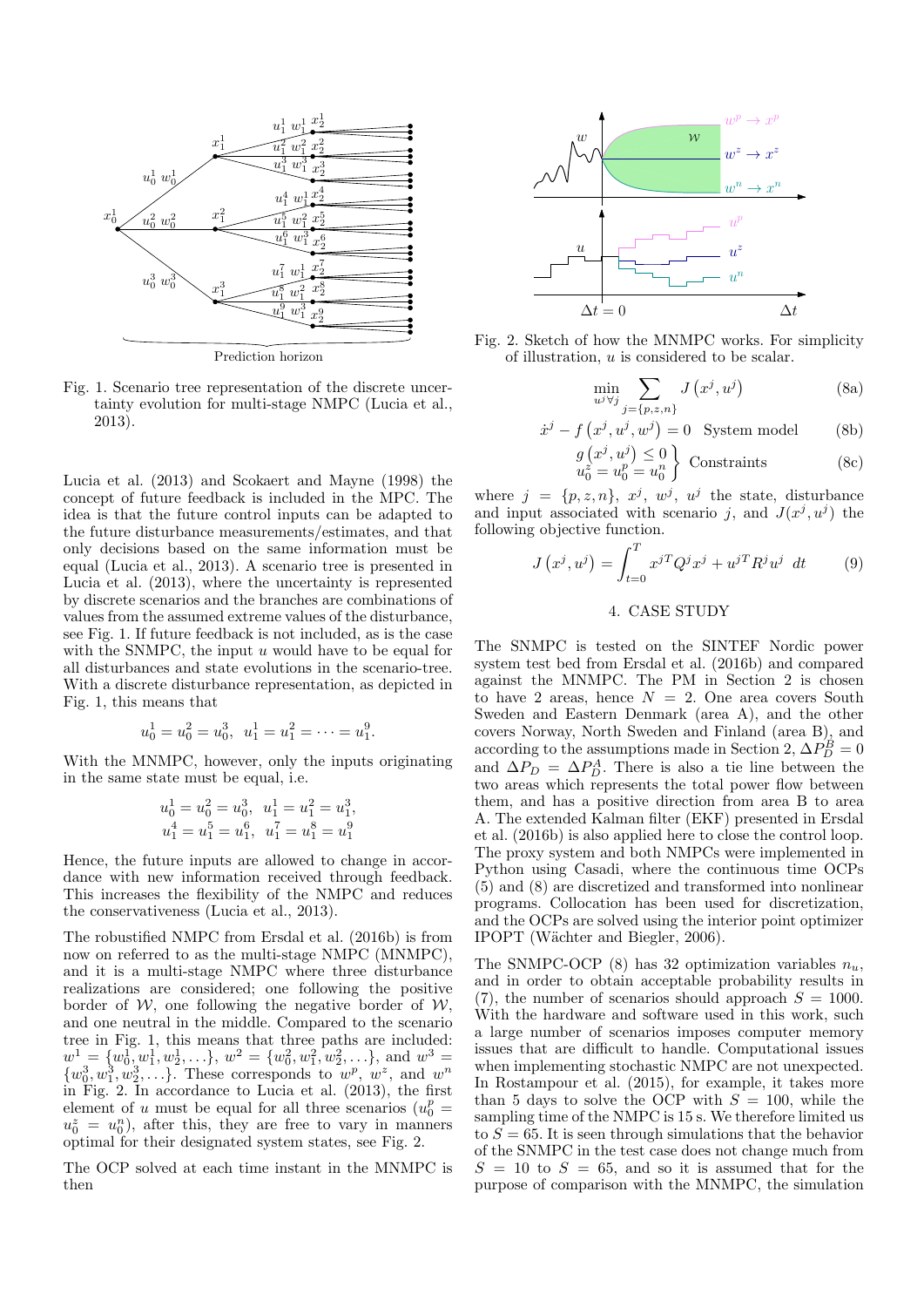

Fig. 3. Case A: Frequency deviation for MNMPC and SNMPC.

results from  $S = 65$  can be used as a representation of a stochastic NMPC scheme with more realistic values for  $\beta$ and  $\epsilon$ .

In order to compare the two controllers, a control performance measure (CPM) is applied, which is calculated in the following manner: First,  $\Delta f$  is averaged over windows of 30 s to filter out fast fluctuations. Second, the CPM is found by again averaging  $\Delta f$  over all these windows. This CPM is inspired by the CPS1 and CPS2 performance criteria used by the North American electric reliability corporation (NERC) (Gross and Lee, 2001).

## 4.1 Tuning the NMPC

The main tuning variables for the NMPCs are the prediction horizon  $\overline{T}$  and the objective function  $J(.)$ . The objective function for both the SNMPC and the MNMPC is set to

$$
J\left(x^{j}, u^{j}\right) = \int_{t=0}^{T} x^{j} Q^{j} x^{j} + u^{j} R^{j} u^{j} dt \qquad (10)
$$

For both the SNMPC and the MNMPC, Q is real, symmetric and positive semidefinite, while  $R$  is real, symmetric and positive definite. The non-zero elements of Q are chosen so that the deviation in overall system frequency is punished Ersdal et al. (2016b):  $q_{11} = \gamma \frac{\left(H^1\right)^2}{\left(H^1 + H^2\right)}$  $\frac{(H^{1}+H^{2})^{2}}{(H^{1}+H^{2})^{2}},$  $q_{66} = \gamma \frac{\left(H^2\right)^2}{\left(H^1 + H^2\right)}$  $\frac{(H^2)^2}{(H^1+H^2)^2}$ ,  $q_{16}=q_{61}=\gamma \frac{H^1H^2}{(H^1+H^2)}$  $\frac{H^1 H^2}{(H^1 + H^2)^2}$ , where  $\gamma = 10^5$ . The matrix R is set to  $R = \text{diag}( \eta m_{\text{base}})$ , where  $m_{\text{base}}$ is a vector containing the hydro generators' base rating, and  $\eta = 0.1$ . For the MNMPC  $Q^p = Q^n = 0.1Q^z$  in order to place more emphasis on deviations in  $x^2$ . The three systems are all punished equally when it comes to deviations in input:  $R^z = R^p = R^n$ . For the SNMPC all scenarios have the same Q and R.

The control horizon  $T$  is 3 minutes for both NMPCs, a decision based on a compromise between system time constants and complexity, and the time step of the NMPCs is 10 s in order to match the control signal dispatching in the system.

#### 4.2 Simulation results

Case A Both the SNMPC and the MNMPC are simulated with a disturbance  $w = w_n$ , see Fig. 2, and a maximum transfer limit from area B to area A at  $\Delta P_{tie,max}$  = 2000 MW. The resulting  $\Delta f$  and  $\Delta P_{tie}$  can be seen in Fig. 3 and 4. They show that the resulting frequency deviation and tie-line power flow are very similar in the two cases. Both controllers bring the frequency back to 50 Hz while keeping a clearance to the tie-line limit of 2000 MW in case of new disturbances. This is supported by the CPM given



Fig. 4. Case A: Tie-line power flow for MNMPC and SNMPC.

Table 2. CPM and average optimization time  $T_{opt}$  for Case A.

| Controller  | CPM $(.10^{-5})$ | $T_{opt}$ |
|-------------|------------------|-----------|
| Multi-stage | 11.18            | 1.98 s    |
| Stochastic  | 11.23            | $40.18$ s |
| Difference  | $+0.5\%$         | $+1910%$  |

in Table 2. It is assumed that the similarity in behavior will increase concurrently with S, which makes sense as  $w^p$  and  $w^n$  define the boundaries for W and hence for the scenarios  $w^j$ . When the number of scenarios S is increased, so will the scenario's coverage of  $W$ , resulting in a SNMPC which must take into account disturbance scenarios similar to  $w<sup>n</sup>$  and  $w<sup>p</sup>$ . The SNMPC will also naturally place more emphasis on the average disturbance scenario through a higher scenario density near the center of  $W$ , while the MNMPC does the same by applying a higher weight to  $Q<sup>n</sup>$  in the objective function.

However, as seen in Fig. 3 and 4, the SNMPC results in a more "noisy" system behavior than the MNMPC. There are two main reasons for this. First of all, the scenarios used in the SNMPC fluctuate more than the smooth disturbance scenarios used in the MNMPC. These high frequency fluctuations will excite the fast system dynamics in the predictions, resulting in a more fluctuating and conservative controller. Secondly, the fact that the SNMPC has one common optimized input for all scenarios forces the input to fluctuate in order to fulfill system constraints for all scenarios, which again excites the dynamics of the actual system.

Case  $B$  In Case B the transfer capacity on the tie line is changed so that the transfer window is more narrow than in Case A. The limits are now set to  $\Delta P_{tie,min} = -100$ MW and  $\Delta P_{tie,max} = 1000$  MW, resulting in a transfer window of  $1100$  MW. Fig. 5 shows the predictions associated with  $w^p$  and  $w^n$  from the MNMPC-optimization at  $t = 0$ , and Fig. 6 shows the predictions associated with two of the disturbance realizations from the last attempt at solving the SNMPC-optimization at  $t = 0$ .

In this case, the SNMPC was not able to find a feasible solution, and the reason for this is illustrated in Fig. 6. It shows that the SNMPC is simply not able to find a common input which fulfills the system constraints for all disturbance scenarios over the entire prediction horizon. Up until approximately 2.5 minutes into the prediction horizon, the tie-line power transfer associated with  $w^{31}$ and  $w^{40}$  are kept at, or within, the transfer limits by keeping the total input relatively low. After this, however, it seems that some adjustments are to made, and the input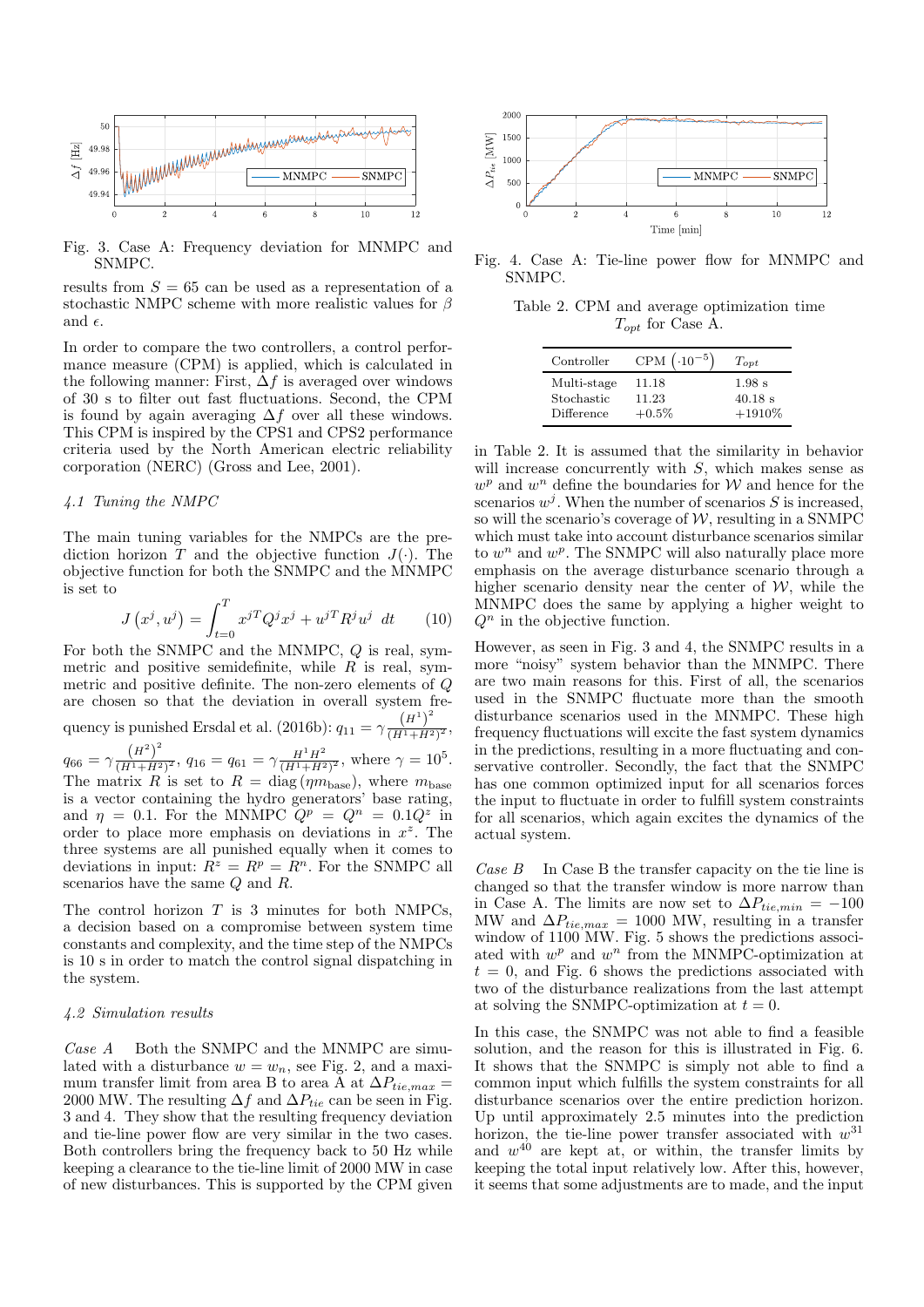

(b) Sum of predicted input associated with  $w^p$  and  $w^n$ .

Fig. 5. Case B MNMPC: Predicted input and tie-line power flow.



Fig. 6. Case B SNMPC: Predicted input and tie-line power flow. A zoomed picture showing that  $\Delta P_{tie}^{40}$  violates the upper limit.

is increased, likely as an effort to keep  $\Delta P_{tie}^{31}$  within the lower transfer limit. This in turn causes  $\Delta P_{tie}^{40}$  to increase, and violate the upper transfer limit, as seen in the zoomed square of Fig.  $6(a)$ .

The MNMPC is on the other hand able to find a feasible solution, and even though both  $\Delta P_{tie}^p$  and  $\Delta P_{tie}^n$  stay at the limits, they never violate them. Fig. 5(b) shows how the inputs associated with  $w^p$  and  $w^n$  are free to vary after the first time steps, and this is the reason why the MNMPC is able to find a feasible solution while the SNMPC is not.

## 4.3 Discussion

The benefit of the SNMPC is clearly the stochastic guarantees for constraint fulfillment given by Theorem 1 in Campi et al. (2009). With  $S \approx 1000$ , it would be guaranteed that

with no probability smaller than  $0.99, u^*$  would satisfy all system constraints for all  $w \in \mathcal{W}$  except for a small fraction of them whose probability is smaller than or equal to 0.07. These are theoretical guarantees which cannot be made for the MNMPC. They are however made under unrealistic assumptions such as perfect prediction model, and the practical implications are therefore arguable. It is the authors' opinion that the constraints of the control problem presented in this paper are of such a nature that the practical difference with respect to constraint fulfillment is not prominent. However, it should be mentioned that the SNMPC does have the advantage of freedom to tune the conservativeness through the choice of  $\eta$  and  $\beta$ (and hence  $S$ ), which is not as easy for the MNMPC.

 $\frac{1}{2.8}$   $\frac{1}{2.8}$   $\frac{1}{2.8}$   $\frac{1}{2.8}$  able to run in real time, whereas the SNMPC is not. It There are also some issues with the tractability of the SNMPC as S increases. The MNMPC considers much fewer scenarios than the SNMPC, and therefore solves a much smaller OCP. This is reflected in the maximum optimization time in Case A, which was 2.1 s and 59.8 s for the MNMPC and the SNMPC, respectively, with an average optimization time of 2.0 s and 40.2 s. If a successful simulation of SNMPC with  $S = 1000$  could be conducted, the optimization time would increase even further, and with a time step of 10 s, this means that the MNMPC is can be argued that some of these tractability issues can be resolved using more memory etc., however, the MNMPC will still solve the OCP in less time.

> Another issue is the feasibility and recursive feasibility of the OCP. For both the MNMPC and the SNMPC there are no guarantees for neither feasibility nor recursive feasibility. However, in the MNMPC the optimization variable *u* for each disturbance realization  $\{w^z, w^p, w^n\}$ only needs to be equal for the first instant, before they are free to do what is optimal for their associated system states  $\{x^z, x^p, x^n\}$ , whereas for the SNMPC u is equal for all disturbance realizations and their associated system states. This complicates matters for the SNMPC with regards to feasibility, as seen in Case B. When the scenarios included in the SNMPC results in diverging system behavior and thereby diverging inputs needs, it becomes increasingly difficult as S increases to find one common input to satisfy them all. It could be argued that feedback could be included in the SNMPC as well, this would however increase the already prominent tractability issues. If each of the scenarios of the SNMPC were to have their own input, the size of the OCP would increase substantially. In addition, since Theorem 1 from Campi et al. (2009) is developed with one common input for all scenarios, it may not hold if feedback was included. When it comes to recursive feasibility, the MNMPC results in a standard, nominal NMPC, and recursive feasibility can be guaranteed using classical methods such as terminal constraint regions which are control invariant (Maiworm et al., 2015), provided that such terminal ingredients can be calculated a priori. In the general nonlinear case it is however very challenging to find the necessary terminal ingredients, and if they can be found, they often lead to overly conservative control laws (Lucia et al., 2014a).

> An important strength of the SNMPC is the fact that the number of scenarios S necessary to achieve probabilistic guarantees, is independent of the number of uncertainties